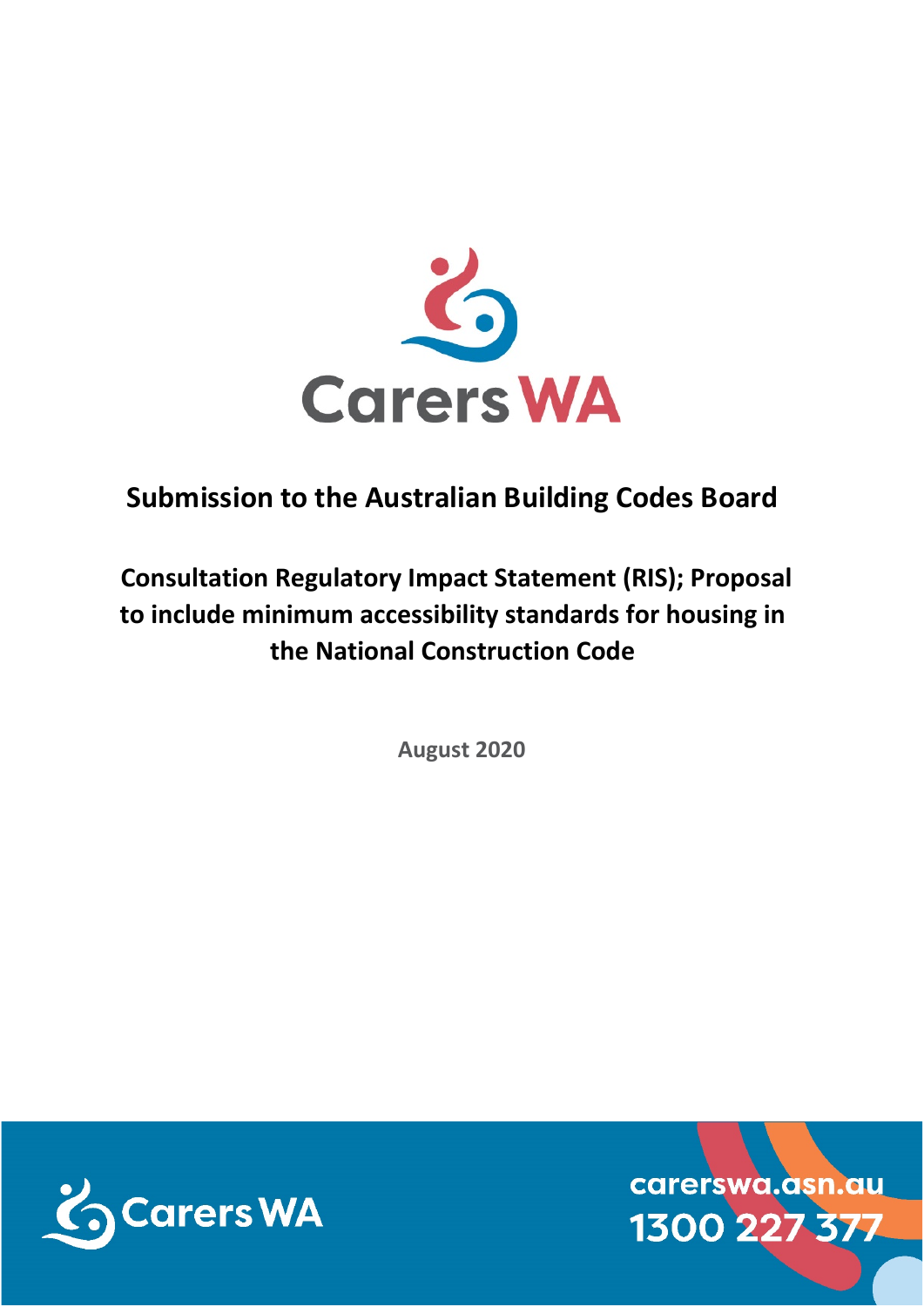#### **About Carers WA**

Carers WA is the peak body representing the needs and interests of carers in Western Australia and is part of a national network of Carers Associations. Carers provide unpaid care and support to family members and friends who have disability, mental illness, a chronic condition, terminal illness, an alcohol or other drug issue or who are frail aged. The person they care for may be a parent, partner, sibling, child, relative, friend or neighbour. Illness and disability are non-discriminatory and the caring role can be borne by any individual at any given time, regardless of socioeconomic status, age or location. Caring is a significant form of unpaid work in the community and is integral to the maintenance of our aged, disability, health, mental health, and palliative care systems.

Some important facts about carers include:

- There are 2.65 million unpaid carers in Australia. More than 861,000 carers are primary carers.
- There are more than 230,000 family and friends in a caring role in Western Australia or approximately 1 in 9 in the community.

#### **Enquiries**

Felicity Mitchell Systemic Policy Officer

Carers WA 182 Lord Street PERTH WA 6000 Phone: 1300 227 377 Email: felicity.mitchell@carerswa.asn.au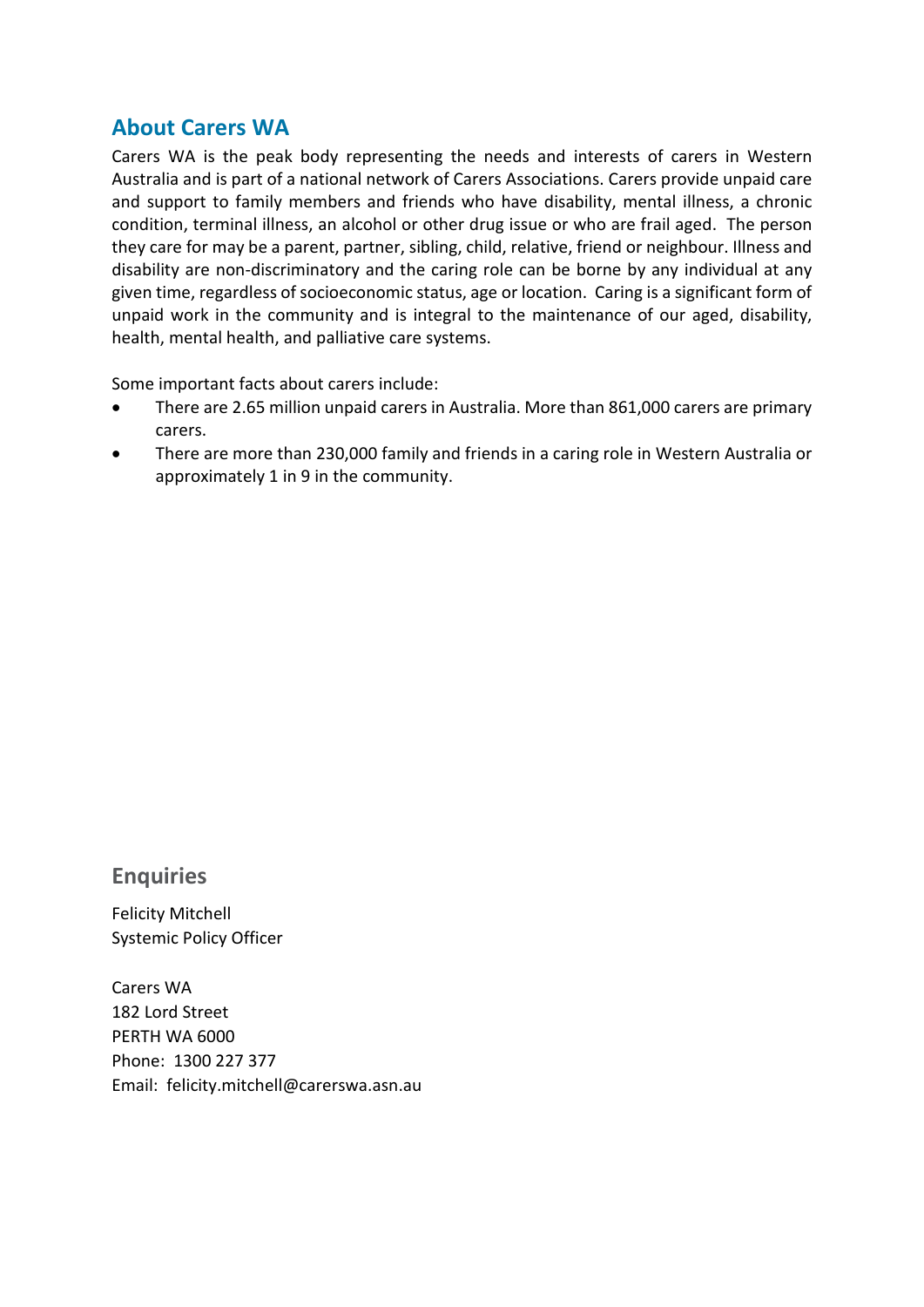#### **1.0 Introduction**

Carers WA appreciates the opportunity to comment on the Consultation Regulatory Impact Statement (RIS) on the proposal to include minimum accessibility standards for housing in the National Construction Code (NCC).

Inclusion of accessibility standards in the NCC will represent a significant step forward in the important adoption of universal design in Australia. This amendment has the potential to significantly improve the lives of people with disability. The Consultation RIS provides an extensive analysis of the costs and benefits of the complex issues surrounding amending the NCC to include accessibility standards.

### **2.0 Report into disability housing in Western Australia**

Carers WA, in partnership with Foundation Housing, has recently completed a project to identify the systemic barriers people with disability face when seeking accessible, safe, affordable and inclusive homes. The project, funded by the Department of Communities, commenced in March 2019 and aimed to:

- Undertake an in-depth consultation process to determine and detail the experiences of people with disability in accessing housing in WA; and
- Identify opportunities for reform and advocate for systemic change across the community to address the barriers identified.

Research for the project was conducted from March 2019 – February 2020. Information and experiences were collected directly from people with disability and/or their family carers through;

- 73 online surveys (responses were recorded from 26 people with disability, 39 carers of people with disability, 6 service providers and two others)
- Two metropolitan consultations attended by people with disability and/or family carers
- Three regional visits (Geraldton, Esperance and Broome)
- 12 case study interviews
- Individual conversations via email and telephone
- Attendance at various peer to peer support groups and information sessions.

Among the key barriers identified in this research were:

- There is a lack of suitable and affordable accessible homes in WA to purchase.
- There is a lack of suitable accessible homes in WA to rent both in the private market and in social housing.

A key recommendation of the report was to support the inclusion of accessibility standards in the National Construction Code.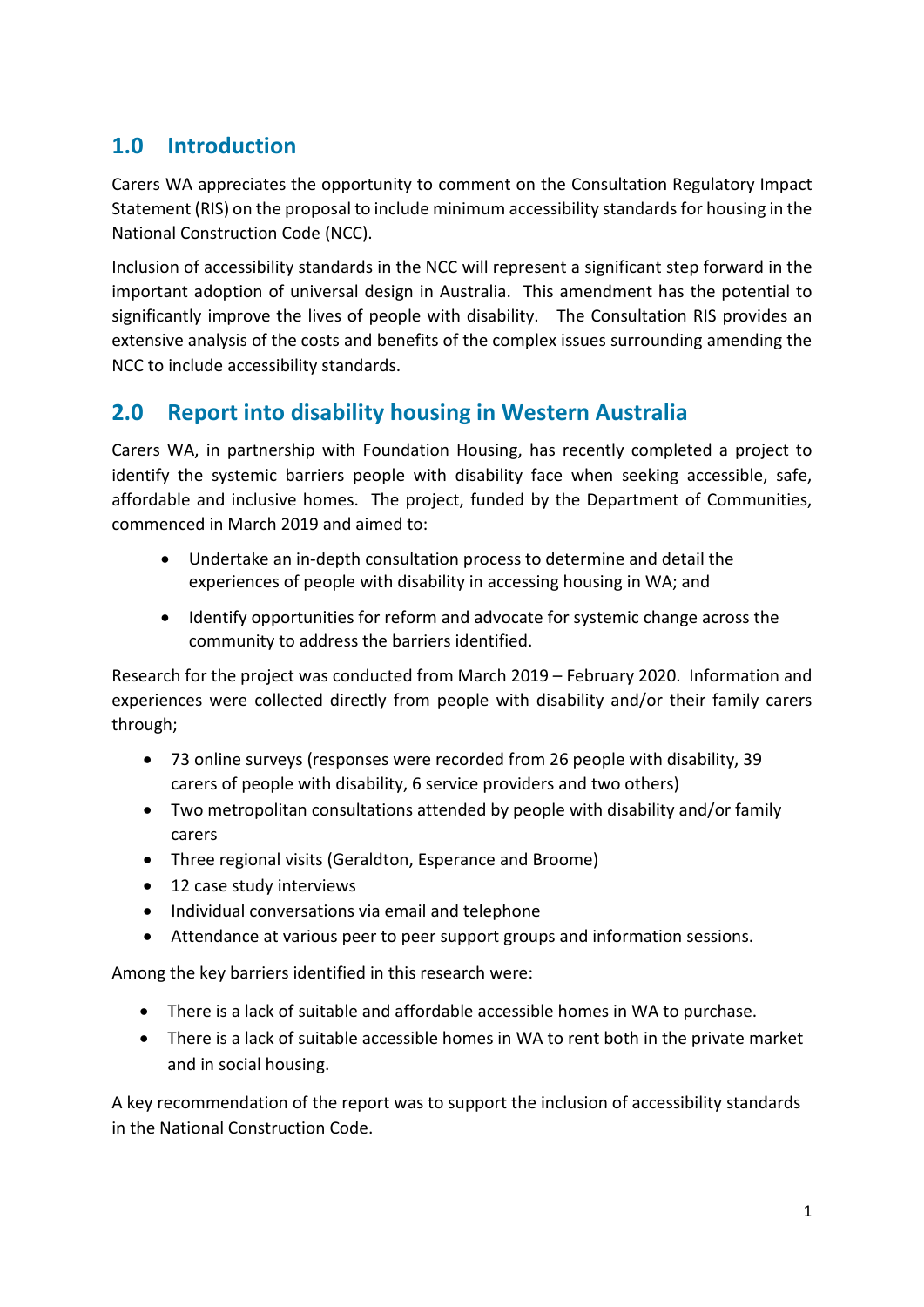A link to the report *"Experiences of Western Australians with disability finding a home"* is here [www.carerswa.asn.au/report-into-housing-for-people-with-disability-in-western](http://www.carerswa.asn.au/report-into-housing-for-people-with-disability-in-western-australia-calls-for-change/)[australia-calls-for-change/](http://www.carerswa.asn.au/report-into-housing-for-people-with-disability-in-western-australia-calls-for-change/)

The comments in this submission are based on the qualitative information collected from people with disability and their families during the course of the project.

#### **3.0 Comments on the conclusion of the RIS**

The estimated net benefits for option 1 (accessibility standard, broadly reflecting LHDG silver standard, in the NCC applying to all new Class 1a and Class 2 buildings) are close to even in all three measurement approaches in the RIS. However, the conclusion presented is that the costs outweigh the benefits.

Break even or a slight net cost may not be the outcome the industry is wanting, the cost to individual people with disability and their families of continuing to ignore this problem cannot be underestimated.

The RIS suggests that the percentage of people with a mobility impairment who have a modified home is 21% if they own the home and 10% if they rent (noting differences in percentages between private and government rentals). This means there is a very large percentage of people with mobility impairments (79% of home owners and 90% of renters) do not have the necessary modifications. The impact on the lives of these people and their families is significant.

### **4.0 Understanding and quantifying the problem**

The problem of lack of accessibility in housing is underestimated in the RIS through use of SDAC statistics. SDAC does not record the satisfaction of people with disability with their current housing arrangements and may miss a group of people who are currently living in homes which do not meet their needs.<sup>1</sup> Adults with disability living in the family home with ageing parents are a group who may not be captured in these statistics. Often the accessibility needs of these people are not recognised until a crisis occurs in their current accommodation such as sickness or death of a carer.

In addition, this section of the RIS does not appear to include people with a disability that do not identify as having a mobility problem but who would also benefit from these design features. The ABS 2018 data includes only those who have "A mobility limitation due to disability". For example, people with an intellectual disability may not categorise their disability as a mobility one but often have low muscle tone which makes steps, inclines and uneven surfaces much more difficult to traverse. Some people with disability, especially those with Autism Spectrum Disorder experience sensory perception difficulties and would also benefit from accessible homes. SDAC data is available on disability type and a percentage of

<span id="page-3-0"></span><sup>&</sup>lt;sup>1</sup> The SDAC survey questionnaire is here

[https://www.ausstats.abs.gov.au/ausstats/subscriber.nsf/0/EE4A99CEC062156ECA25849C00174CB8/\\$File/household%20questionnaire.p](https://www.ausstats.abs.gov.au/ausstats/subscriber.nsf/0/EE4A99CEC062156ECA25849C00174CB8/$File/household%20questionnaire.pdf) [df](https://www.ausstats.abs.gov.au/ausstats/subscriber.nsf/0/EE4A99CEC062156ECA25849C00174CB8/$File/household%20questionnaire.pdf)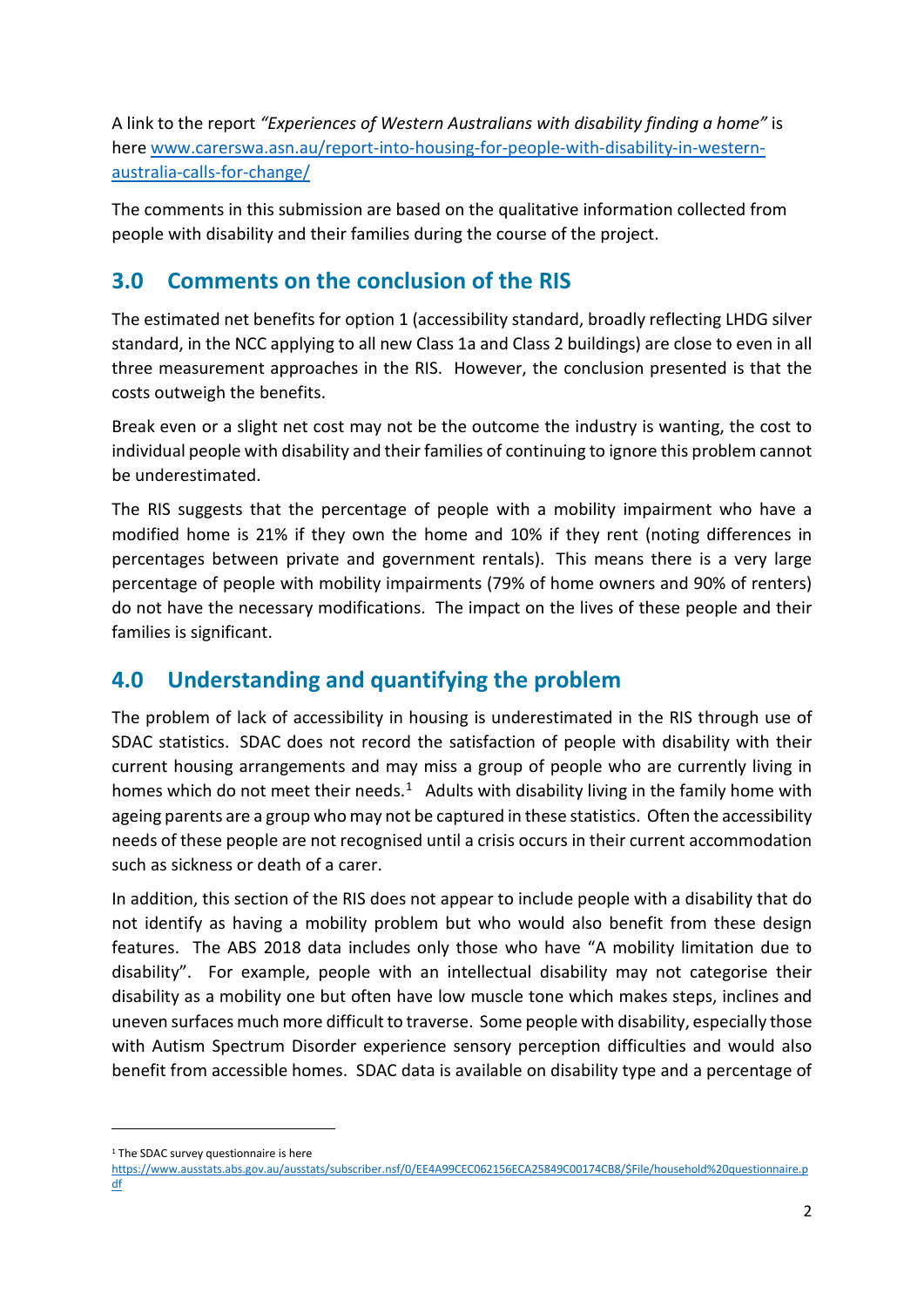people with intellectual disability and autism could be added to the assumptions on those who will benefit from standards in accessible housing.

The RIS also does not adequately take into account the costs to unpaid family carers. There are many ways carers are affected by the lack of accessible housing. They may wish to participate in the workforce but are limited by the care they need to provide to a family member who does not have access to suitable housing. Carers often spend a great deal of time and effort seeking information, assessments and advice on modifications to the family home which could be saved with better availability of accessible housing. The recently released paper by Deloitte Access Economics *"The value of informal care in 2020"*, May 2020, may assist with estimates in this area [www.carersaustralia.com.au/wp](http://www.carersaustralia.com.au/wp-content/uploads/2020/08/FINAL-Value-of-Informal-Care-2020.pdf)[content/uploads/2020/08/FINAL-Value-of-Informal-Care-2020.pdf.](http://www.carersaustralia.com.au/wp-content/uploads/2020/08/FINAL-Value-of-Informal-Care-2020.pdf)

#### **5.0 Objectives of intervention and options**

While option 2 (accessibility standard, broadly reflecting LHDG gold standard, in the NCC applying to all new Class 1a and Class 2 buildings) will provide for a wider range of people with disability, given the broad results of the cost benefit analysis Carers WA and Foundation Housing support option 1 (accessibility standard, broadly reflecting LHDG silver standard, in the NCC applying to all new Class 1a and Class 2 buildings).

#### **6.0 Estimating the costs and benefits of the proposal**

As stated in the *"Economic advice prepared to assist with responses to the Consultation Regulation Impact Statement on minimum accessibility standards for housing in the National Construction Code"* by Andrew Dalton and Rob Carter, Carers WA and Foundation Housing agree that the "problem reduction approach' is unevenly calculated and should include benefits for those other than the immediate target population. Those not in the direct target population include people who may have mobility issues in the future, people with temporary mobility issues or parents of young children as well as the previously mentioned population of people with disability who do not identify as having a mobility issue but would benefit from accessible features.

It should also be noted that cost in time, stress and effort to gain modifications within the National Disability Insurance Scheme (NDIS) has not been taken into account in the costing. The cases studies and survey results outlined in the *"Experiences of Western Australians with disability finding a home"* report indicate that the process to investigate, fund and deliver home modifications is complex, frustrating and can result in necessary modifications not being implemented.

Carers WA and Foundation Housing believe that Option 6 (better information provision and promotion of an enhanced regulatory approach) would not be effective in encouraging additional uptake of accessibility features in new dwellings.